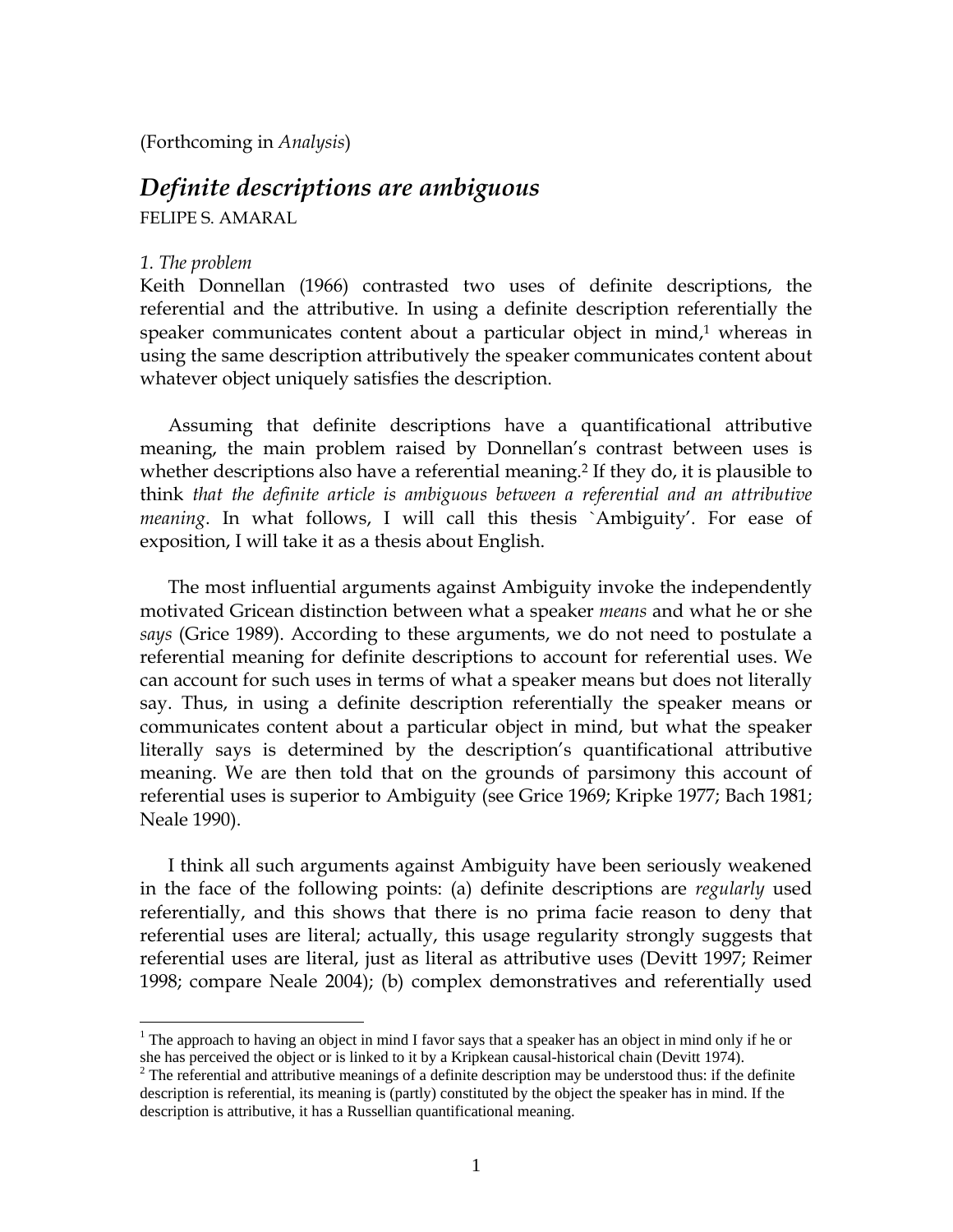definite descriptions are used similarly in a *wide* variety of situations, and this strongly suggests that both expressions have a similar referential meaning (Devitt 2004) (e.g. `*That/the* concert last night was great, wasn't it?'; see footnote 9); (c) referentially used `incomplete' descriptions may be used to express truths even when speakers *cannot* provide completions for them, and this also strongly suggests that descriptions have a referential meaning (e.g. `*the tall kid* who used to sit in the front row in first grade was born in Rio de Janeiro') (Wilson 1991; Devitt 2004; compare Wettstein 1981; Schiffer 2005). Thus, not only do I think that the Gricean arguments above do not succeed in undermining Ambiguity. I also think there is a strong case *for* Ambiguity.

Yet, not everyone would agree. One source of concern, perhaps the only one still standing at this point, involves the issue of definite descriptions in other languages. Two arguments involving this issue have been employed in the literature to discredit Ambiguity.

The first makes use of the following test for the detection of lexical ambiguities (see Kripke 1977):

(D) Examine languages other than the home language and see whether the home language ambiguity is removed.<sup>3</sup> If no language removes this ambiguity, it is probable that it is not genuine in the home language.

Applying this test to `the', we have the following: since there seems to be no language with two definite articles, one referential, the other attributive, it seems that `the' is not referential-attributive ambiguous (see Ludlow and Neale 2006).

The second argument against Ambiguity involving definite descriptions in other languages was recently voiced by Kent Bach (2004). In a nutshell, this argument says that if `the' were referential-attributive ambiguous we would be faced with a remarkable cross-linguistic fact: that an ambiguous word in English is translated into likewise ambiguous words in many other languages. Presumably, this cross-linguistic fact is remarkable because there is no plausible explanation for it. Denying that `the' has a referential meaning frees one from the duty of providing such an explanation.

My main purpose in this paper is to show that these two arguments against Ambiguity do not work. In section 2, I will address Bach's argument. In section 3, I will address the argument based on the D-test. To conclude, in section 4, I will

<span id="page-1-0"></span> $\frac{1}{3}$ <sup>3</sup> To a first approximation, a lexical ambiguity at home is removed in another language if the senses conventionally associated with the ambiguous word at home are each conventionally associated with different words of the other language (see Kripke 1977: 19).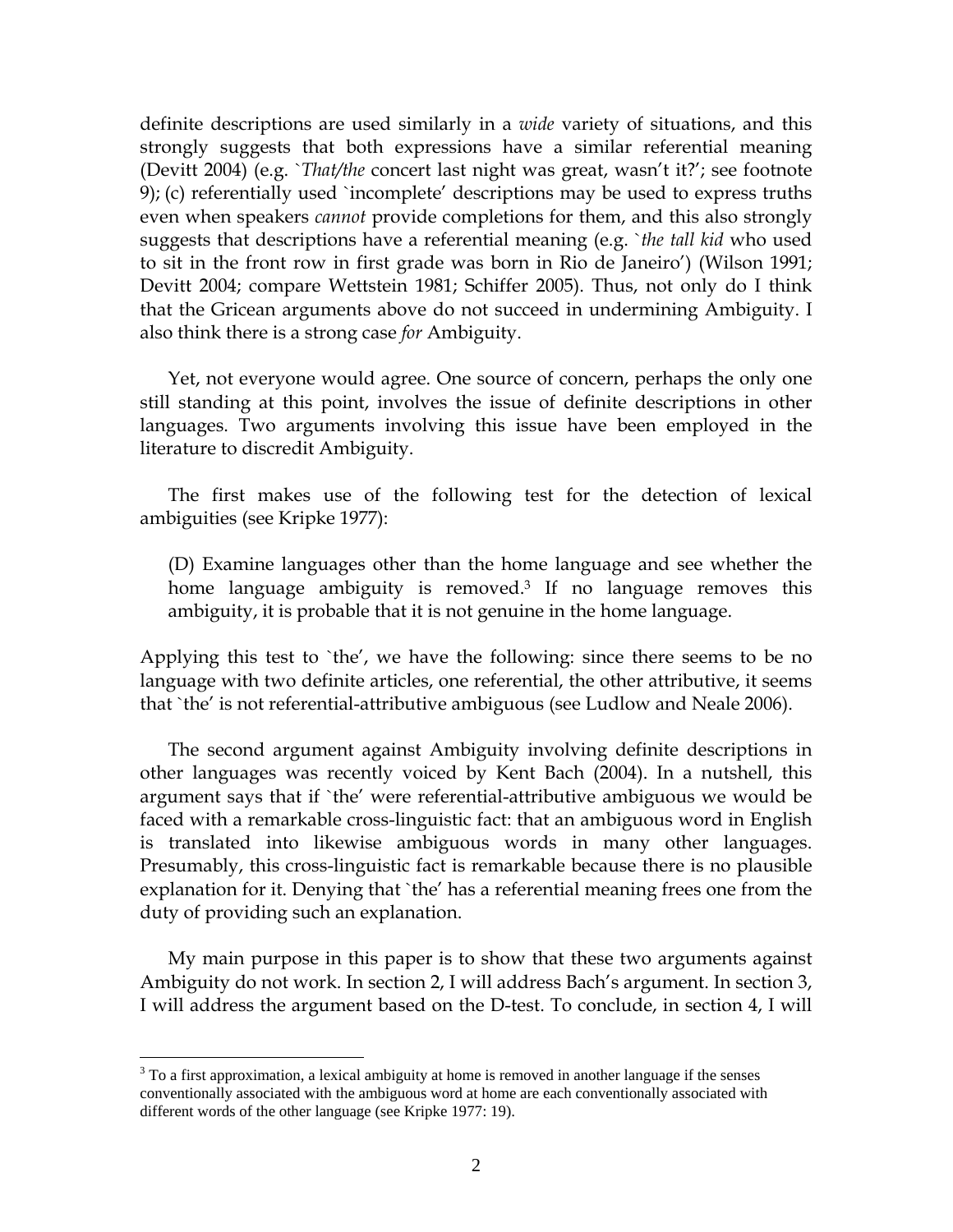claim that once we couple the findings of the present discussion with the independent arguments for Ambiguity the case for Ambiguity is made.

*2. Cross-linguistic coincidences?* 

In a recent paper, Kent Bach writes

…the thesis that definite descriptions have referential meanings misses the cross-linguistic generalization that, in any language that has a definite article, definite descriptions have double uses. It would be a remarkable fact that an ambiguous word (`the' in this case) in one language should have translations in numerous other languages that are ambiguous in precisely the same way. (2004: 226-7)

I think Bach is right to suggest that in many languages there is just one definite article with at least two standard uses, one referential, the other attributive. And he raises an interesting point with respect to this fact, captured by the following question: if `the' is indeed referential-attributive ambiguous, how can we explain it being translated into similarly ambiguous articles in many other languages? I think the Ambiguity theorist has an answer to this question. And the essential part of this answer involves the existence of different kinds of lexical ambiguity. Let me elaborate.

Broadly put, there are two kinds of lexical ambiguity in natural languages: homonymies and polysemies. Consider polysemies first. It is common to understand polysemies as the product of conceptual associations made by speakers (Ravin and Leacock 2001: 2). Thus, take the English word `foot'. English speakers commonly talk of the feet of chairs, stools, tables or the foot of a mountain. Plausibly, these secondary uses of `foot' originated in associations with the concept of human foot, associations like <that part of a table is like the foot of a person in that it is at the bottom of the table, gives support to it…>. With time these secondary uses became conventionalized and a secondary meaning to `foot' came to life: <br/>base>. Or take the word `mouth'. English speakers also speak regularly of the mouth of a bottle, the mouth of a cave or the mouth of an oven. Plausibly, these secondary uses arose of associations with the concept of animal mouth, associations like <that part of a bottle is like the mouth of an animal in that it is an obviously visible opening to the bottle, is used for filling the bottle…>. With time these secondary uses became conventionalized and a secondary meaning to `mouth' was born: <opening>.

Now, just as English speakers conventionally use the word for human foot and the word for animal mouth in these ways, speakers of other languages do too. In Portuguese, for example, people conventionally use `pé' – the word for human foot – to speak of the feet of chairs, stools, tables, and the foot of a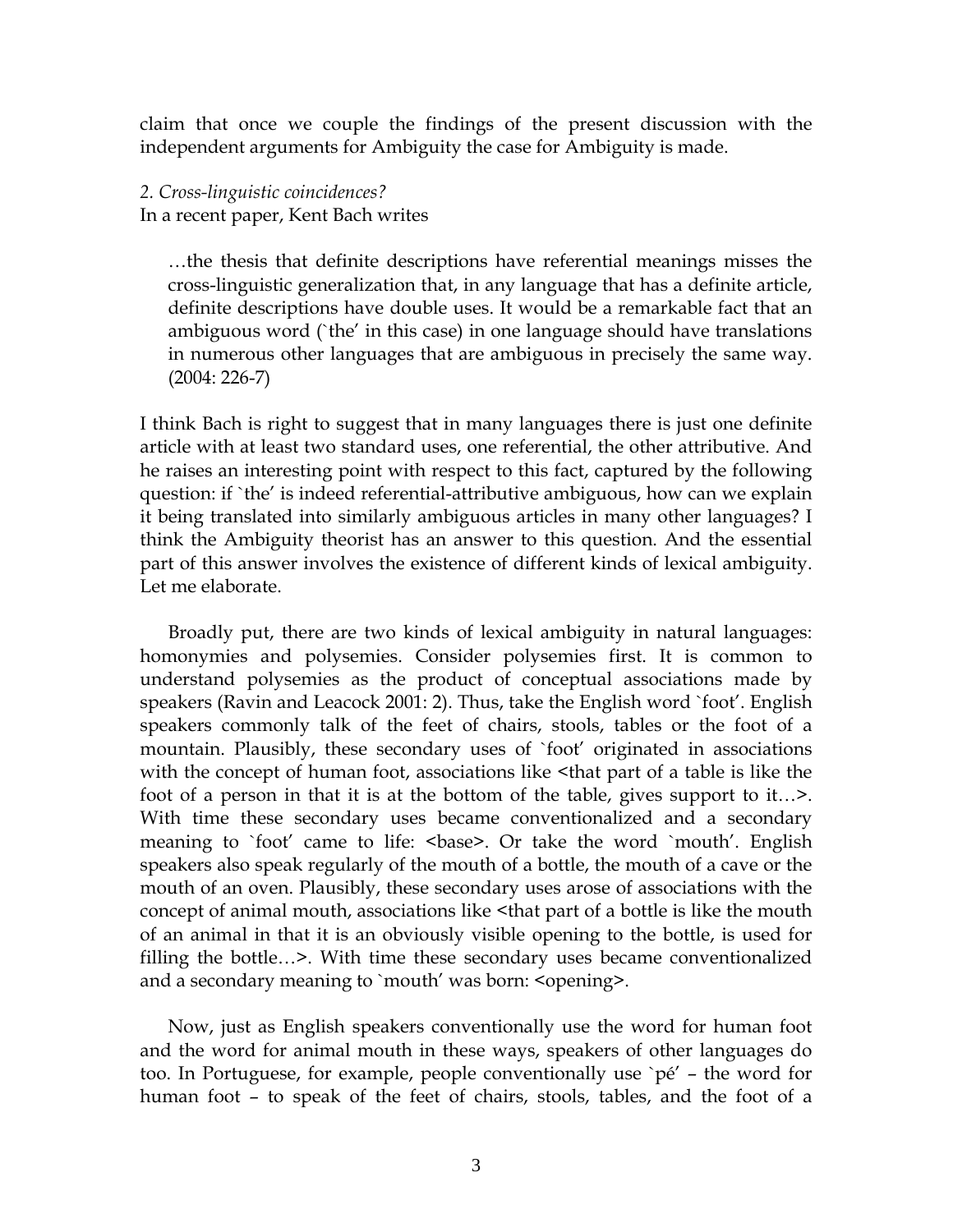mountain. And they conventionally use `boca' – the word for animal mouth – to speak of the mouth of a cave, bottle or oven. Moreover, there are Portuguese counterparts of many other English polysemies.[4](#page-3-0) And the same is true of various other languages (see Sweetser 1990; Heine and Kuteva 2002; Traugott and Dasher 2005). Now, this is not a cross-linguistic coincidence. What best explains it is that the mechanism of generation of polysemies, conceptual association, is independent of the particular languages speakers in fact speak.

Homonymous expressions, in contrast, very commonly express meanings that do not display any interesting relation, being instead the product of phonological, or at least orthographical, convergences peculiar to a particular language. Thus, take the graph `bass' in Modern English. One of its meanings is related to a kind of fish and is derived from Old English `bærs'. Yet, another of its meanings is related to the lowest register of the male voice and is derived from an entirely different word: `basso' in Italian (Ravin and Leacock 2001: 2-3). Now, the fact that that graph is associated with those two meanings is a peculiar fact *of Modern English*, and should not be expected to have any interesting bearing on the existence of lexical ambiguities in other, unrelated languages. For, why would the orthographical convergence of two different words with radically different meanings in one language have any interesting connection to the lexical ambiguities of other, unrelated languages?

With these considerations in mind and turning anew to definite descriptions, we find a plausible reason for Bach's charge that on the Ambiguity view it is remarkable that `the' should be translated into likewise ambiguous articles in many other languages: a tacit assumption that on the Ambiguity view `the' is *homonymous*. I fully concur that if the alleged ambiguity of `the' were homonymy, it would be remarkable that `the' were translated into likewise ambiguous articles in many other languages – just like it would be remarkable, for example, if `bass' turned out to be translated into single graphs meaning <perch> and <deep sounding male voice> in many other languages. Yet, there is no reason for the Ambiguity view to allege that `the' is homonymous. In fact, I do not think that anyone has alleged that `the' is homonymous, and given what the *OED* says about the etymology of `the', it would be rather odd if they did. For, the *OED* says that `the' is the reduced and uninflected stem of the later Old English demonstrative `the', `théo', `thæt', a state of affairs that makes it rather implausible that the referential-attributive multiplicity of sense associated with `the' is the result of the phonological and orthographical convergence of two different words, one with a referential meaning, the other with an attributive one.

<span id="page-3-0"></span> $\frac{1}{4}$ <sup>4</sup> For example: `green'<sub>color</sub>, `green'<sub>immature</sub>, , `rusty'<sub>affected by rust, `rusty'<sub>impaired by disuse</sub>, `translate'<sub>from one language to</sub></sub>  $a_{\text{another}}$ , `translate'<sub>explain</sub>, `close'<sub>spatial</sub>, `close'<sub>time</sub>, etc.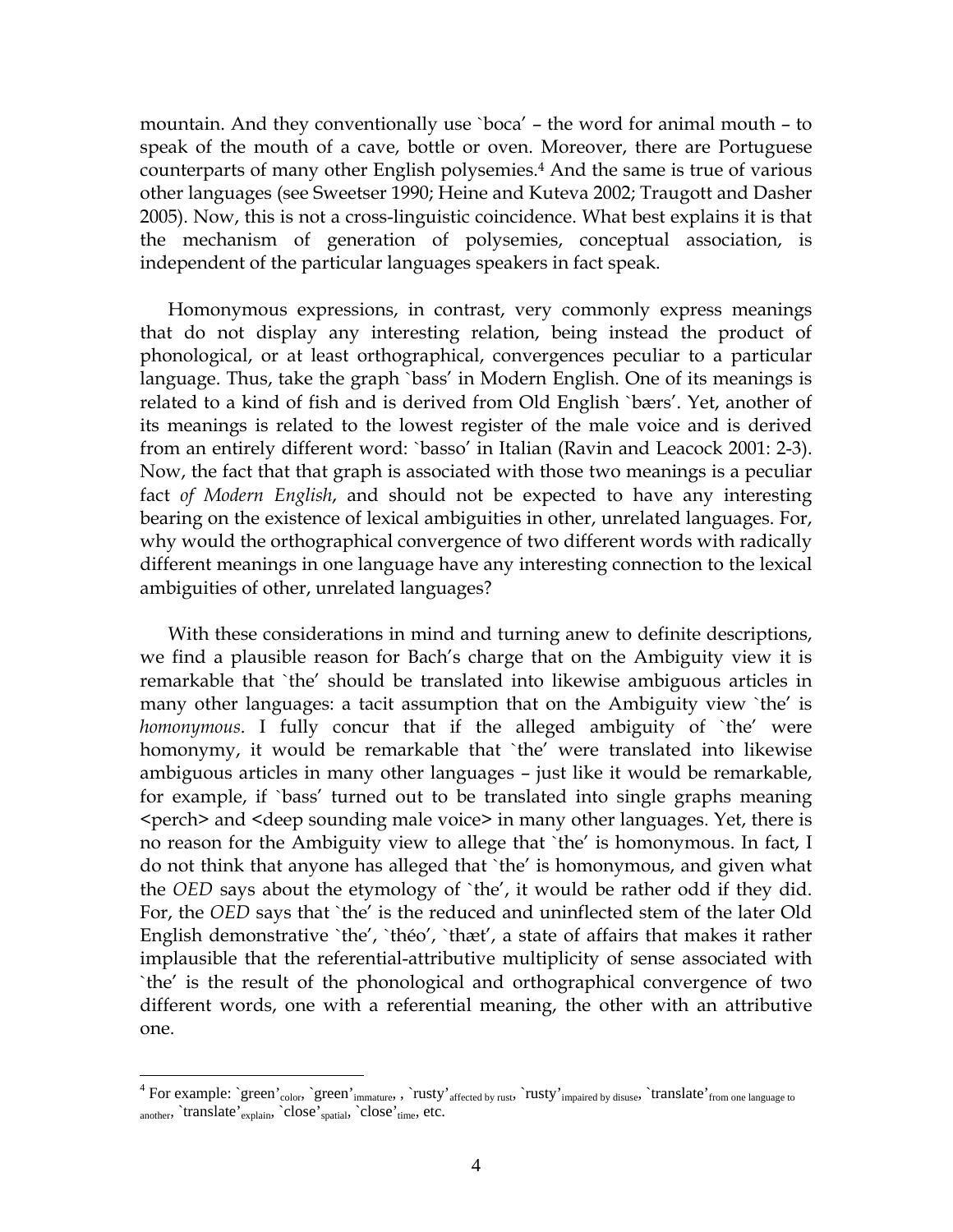If, on the other hand, `the' is referential-attributive *polysemous*, it is not remarkable or coincidental that `the' should be translated into likewise ambiguous articles in many other languages. For, polysemies are grounded on thought associations speakers make independently of the particular languages they speak. And in virtue of this polysemies carry over across different languages.<sup>5</sup> Since no one has provided an argument showing that `the' is not polysemous, no one has shown, pace Bach, that it is remarkable or coincidental that `the' should be translated into likewise ambiguous articles in many other languages.

Moreover, it is rather likely that if `the' is ambiguous it is polysemous. For, as pointed out above, `the' is unlikely homonymous. Furthermore, plausible derivations of the referential meaning from the attributive one and vice-versa are found, just as we would expect if `the' were indeed referential-attributive polysemous. Let us look at these derivations in turn.

Supposing the attributive meaning came first, we have the following derivation: when `the F' applies uniquely to the object the speaker has in mind, the speaker may use the attributive meaning of `the F' to communicate content about that object in particular. For, the attributive meaning of `the F' *identifies* that object. If instead `the F' applies non-uniquely to the object the speaker has in mind, the speaker may use its attributive meaning, with the help of the required mechanisms of utterance completion,<sup>6</sup> to communicate content about that object in particular. For, the attributive meaning of `the F', with the help of the required mechanisms of utterance completion, identifies that object. With time and widespread use in the community, a convention of using `the F' to express content about an F-object in mind is formed, making `the F' referentialattributive polysemous.

It is worth noting, furthermore, that critics of Ambiguity will be asked to show how the referential contents associated with referential uses are derived from the single attributive meaning definite descriptions have according to the critics. *Any* explanation they give may be adopted by the Ambiguity theorist to explain how, with time and widespread use in the community, descriptions *became* referential-attributive polysemous. What basis have Ambiguity critics to object?

<span id="page-4-0"></span> $\frac{1}{5}$  $<sup>5</sup>$  In fact, some linguists use cross-linguistic evidence to determine whether an alleged ambiguity is</sup> homonymy or polysemy: if the ambiguity carries over to unrelated languages, it's likely polysemy. See Haiman 1978 and Croft 2003.<br><sup>6</sup> What these mechanisms of utterance completion are and how speakers and their audiences exploit them

<span id="page-4-1"></span>are controversial matters I will not tackle here. I simply assume that there must be such mechanisms and that speakers and audiences succeed in exploiting them, at least in many cases.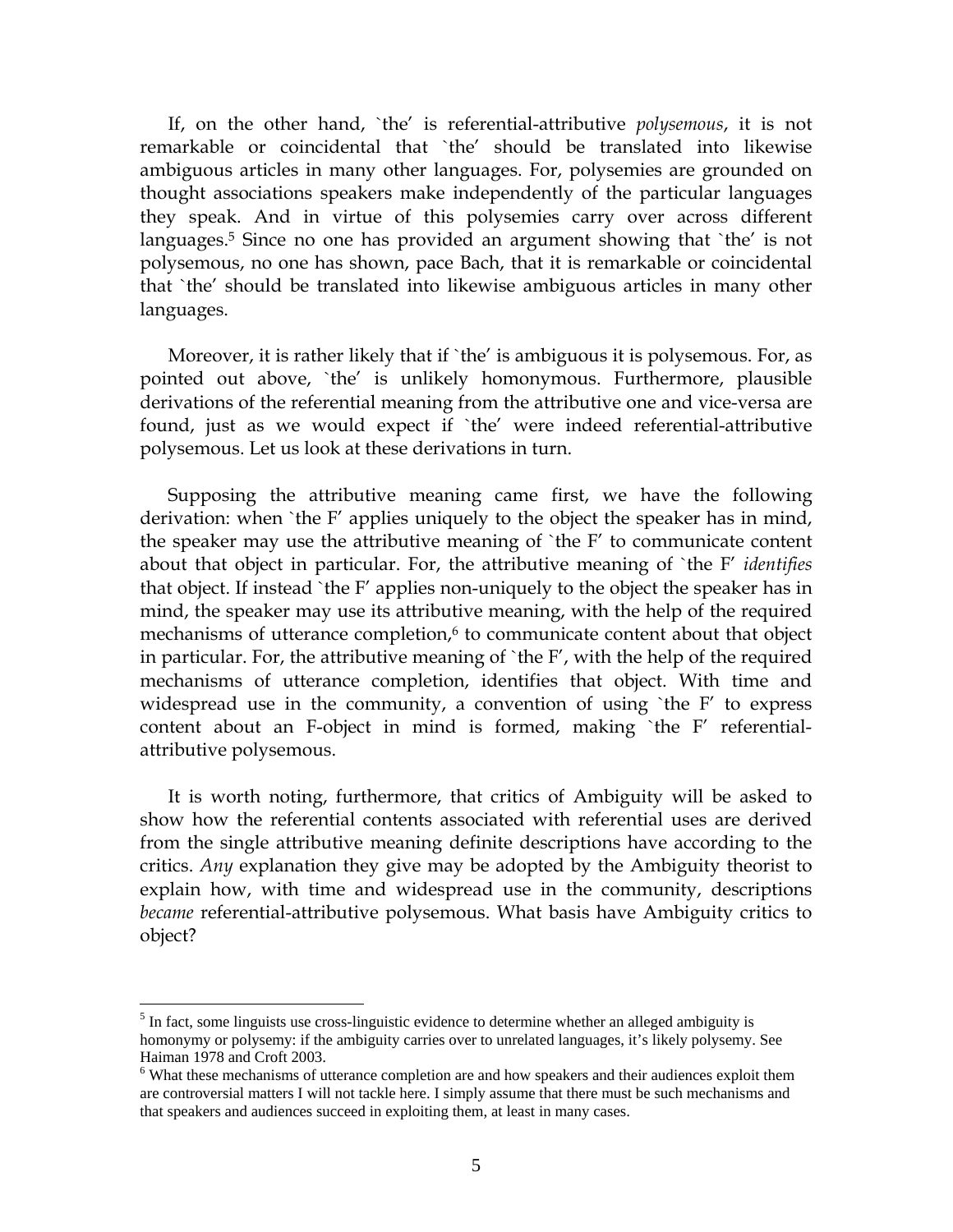If the referential meaning came first, we have the following derivation instead: when referential `the F' is uttered in a context where there is no perceptually available F and the speaker has no particular F in mind, this being clear to the audience, the speaker may use `the F' to communicate at least that there is an F. For, the referential meaning of the type `the F' directs speakers to use `the F' when there is an F. Given, moreover, that speaker and audience share knowledge that there can be only one  $F$ , the speaker may use `the  $F'$  to communicate not only that there is an F, but also that there is only one. For example, suppose that in 2007 the speaker utters, `the soccer team that wins the FIFA World Cup of Soccer in 2010 will get a cash prize'. Supposing the speaker does not have a particular team in mind, and that there can be only one such team, this being clear to the audience, the speaker may utter the definite description to communicate not only that there will be such a team but also that there will be only one. (Replacing `*the* soccer team…' above with `*that* soccer team…' gives us clearer insight into *what it would be like* to use referential descriptions to express attributive content in a language without attributive descriptions.)

If the referential description applies to more than one object, the derivation is similar, except that now the speaker will need further help from the context to communicate the intended attributive content. For example, suppose the speaker utters, `the mayor ought to be impeached,' while driving through a small town with bumpy roads in a foreign country (Evans 1982: 324). Supposing it is clear that the speaker is not talking about a particular mayor in mind, the speaker may use `the mayor' to communicate at least that there is a mayor. For, the referential meaning of the type `the mayor' directs speakers to use `the mayor' when there is a mayor. Given further contextual clues (e.g. the geographical position of speaker and audience at the time of the utterance) and shared encyclopedic knowledge (e.g. that towns have only one mayor), not only may the speaker communicate that there is a mayor, but also that there is only one as specified by the clues in the light of the shared encyclopedic knowledge. Since there are no attributive descriptions at this stage of the language, it is very useful to use referential descriptions in the attributive way. Hence, it is plausible to suppose that with time a convention of using referential `the F' to express attributive content is born, making `the F' referential-attributive polysemous.

To conclude: we have very good reason to think that if `the' is ambiguous it is polysemous. And by the same token we have very good reason to think that Bach's worries about Ambiguity are exaggerated. For, on the Ambiguity view there is no coincidence in the fact that `the' is translated into similarly ambiguous articles in many other languages. These cross-linguistic similarities are very plausibly grounded on the *polysemic* character of these articles.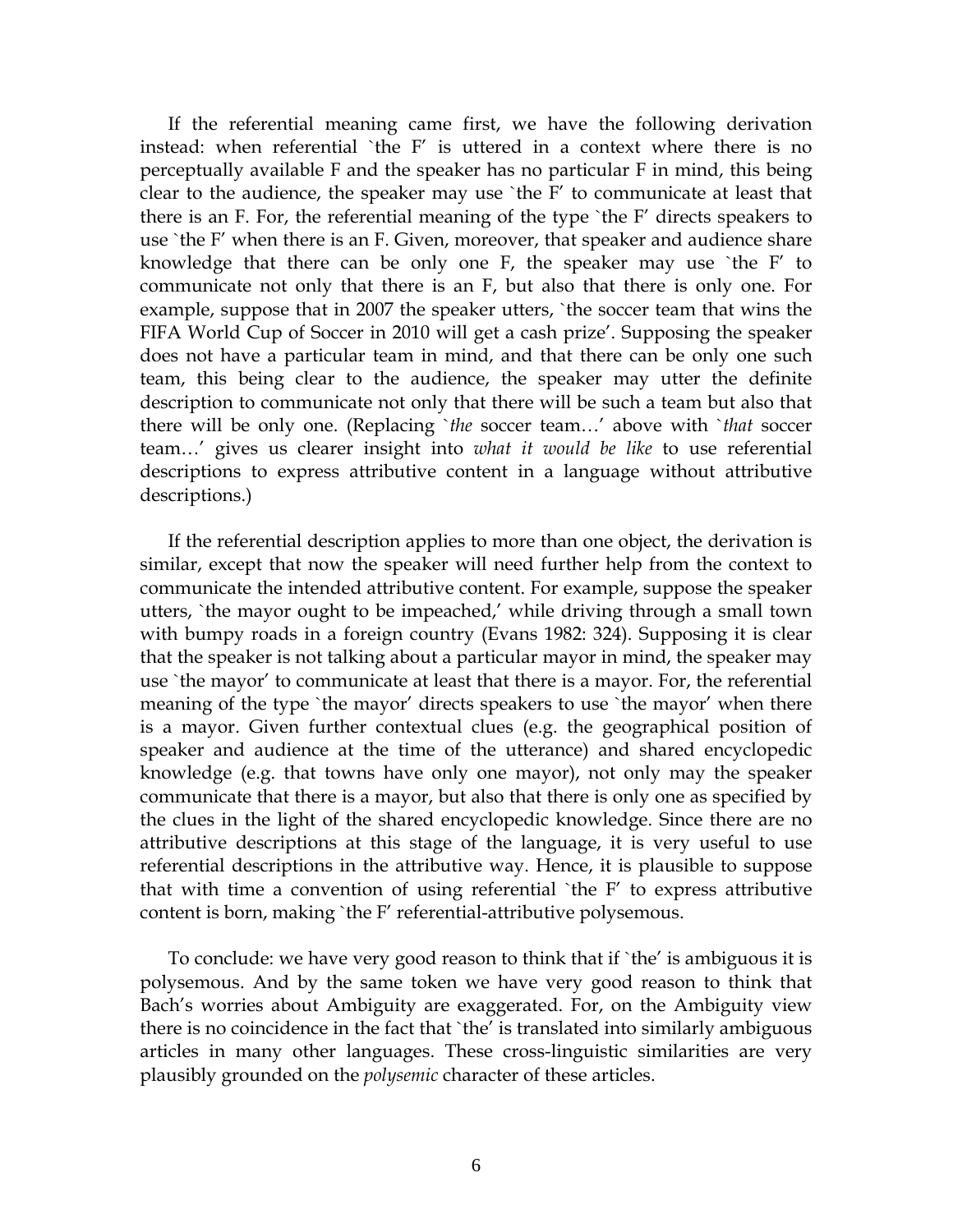#### *3. Kripke's D-test*

Yet, one may point out that if `the' were indeed ambiguous, some language or other would remove this ambiguity. Since there seems to be no such language, `the' does not seem to be ambiguous. This is Kripke's D-test.

In response, I should say the following: (1) it is unclear that the D-test is an appropriate test for polysemies, and (2) even if it is, its application does not undermine Ambiguity. Let me explain each point in turn.

First, the D-test is based on the principle that ambiguities at home are probably removed in other languages. This principle, even though very plausible for homonymies, is dubious for polysemies. After all, many polysemies may very well be universal, and if they are universal, the D-test is not an appropriate test for the presence of polysemy, hence not an appropriate test for whether `the' is referential-attributive polysemous.

Second, even if we *assume* that the D-test is an appropriate test for polysemies, Ambiguity critics are still not out of the woods. For, there is no comprehensive and detailed cross-linguistic study of definite articles, and there may well be languages that remove the alleged referential-attributive polysemy of `the'. In fact, there are several languages with *two* definite articles with *different meanings*, a state of affairs that suggests a lot more cross-linguistic variation in definite articles than what is usually recognized. Let us look at two examples.

Malagasy, an Austronesian language, has two definite articles: `ny' and `ilay' (Keenan and Ebert 1973). *Ilay*-descriptions are only used to refer to a particular object `the hearer has specifically identified prior to the utterance' (423), whereas *ny*-descriptions are variously used: attributively, in the way *ilay*-descriptions are, and in other ways. (Neither definite description is used deictically; demonstratives must be employed for that purpose). Thus, *ilay*-descriptions are always referential, whereas *ny*-descriptions can be either referential or attributive.

Mönchengladbach, a Low Franconian dialect spoken in the northwest of Germany, also has two definite articles: the  $\Delta E$ -article' and the  $\Delta E$ -article' (Hartmann 1982). De-descriptions are mainly used deictically or anaphorically. (Anaphoric De-descriptions take both referential and attributive antecedents.) Deu-descriptions, in contrast, are not used `in any sense deictically or anaphorically' (194), but are used instead generically as in `the whale is a mammal' or when unique application holds (195-7). This unique application use subdivides in two: (i) the attributive use, where the speaker does not intend to talk about a particular object in mind (e.g. `*the next mayor* will have a lot of work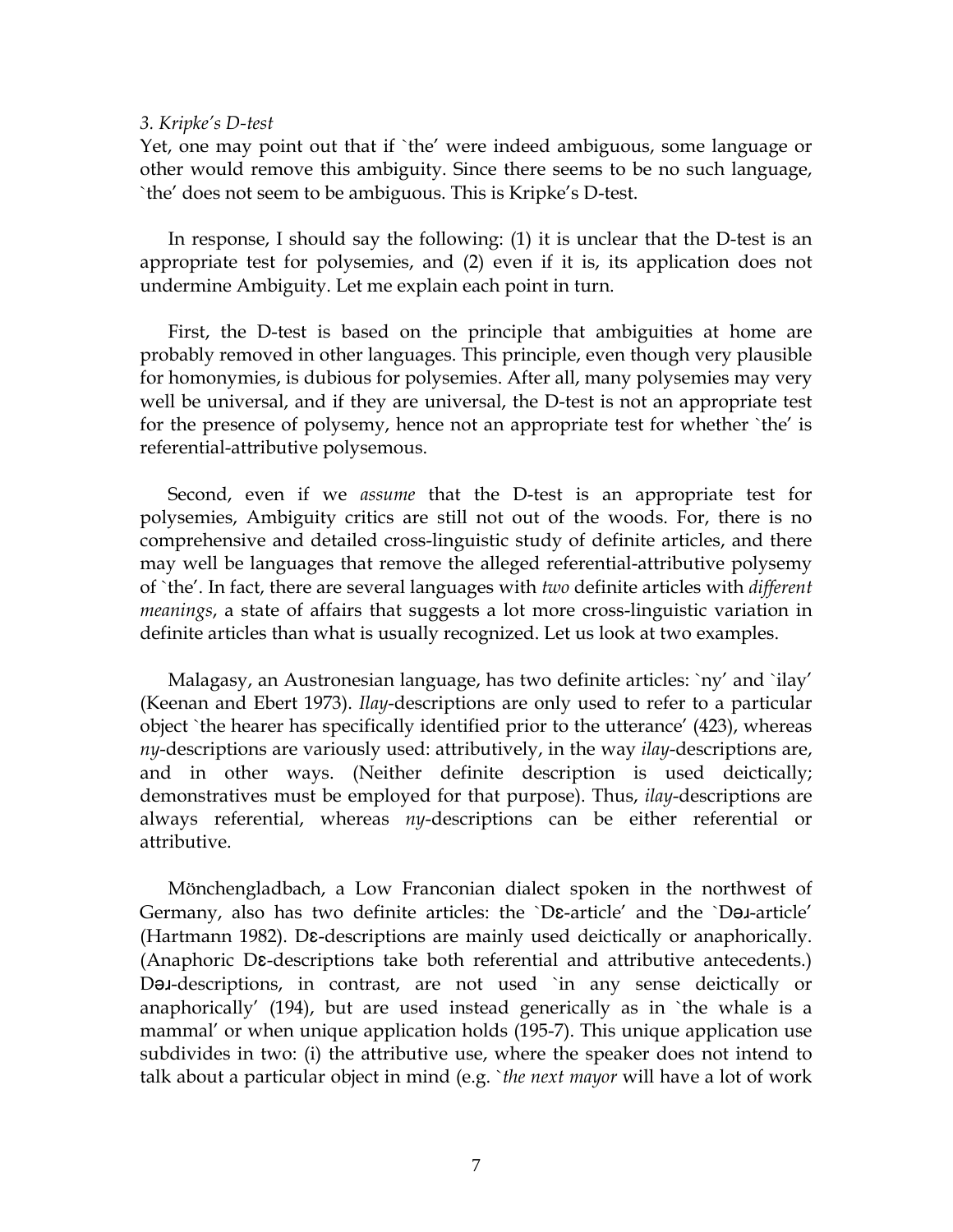to do after the elections'), and (ii) the `past-tense' referential use,[7](#page-7-0) where the speaker intends to refer to a particular object perceived in the past, and unique application holds within a domain of shared memory with the audience (e.g. `I think *the apartment* is too small for us', after speaker and audience leave an apartment building, having visited one unit to see if it is worth renting). In brief, whereas De-descriptions, modulo anaphora, are very commonly used deicticreferentially, Dau-descriptions are never used in this way, being used generically, attributively, and past-tense referentially instead.

Now, these facts look discouraging to those seeking a neat removal of the alleged polysemy of `the'. For, clearly, there is referential-attributive overlap between the two articles in these two languages. Despite this, it is worth considering two things. First, homonymies are typically removed very neatly in other languages; one word (of the other language) for each meaning, and no interesting meaning overlap between the two words. On the assumption that polysemies should be removed in other languages too, why *require* their removals to be as neat as those of homonymies? Second, depending on how much meaning overlap there is between the two words in the other language that remove a home language polysemy, there may well be *no fact of the matter* about whether we actually have a removal. Consequently, it seems to me hasty to conclude that the alleged polysemy of `the' is *not* removed in Malagasy or Mönchengladbach.

In any event, for the purposes of the present discussion, the key point about the D-test and `the' is this: even if we assume that the test is reliable for polysemies, we should not take for granted that Ambiguity would not pass the test. *There are thousands of natural languages* – estimated 5000-7000 (Crystal 2000) – *and no comprehensive study of their definite articles*. Malagasy and Mönchengladbach clearly suggest that Ambiguity might very well pass the test. Consequently, pending a comprehensive cross-linguistic study of definite articles, using the D-test to undermine Ambiguity is clearly inefficient, even if we assume that the test is reliable for polysemies, an assumption itself in need of justification.

## *4. Concluding remarks*

In this paper, I claim to have shown two things. First, that on the Ambiguity view it is not coincidental that `the' is translated into similarly ambiguous articles

<span id="page-7-0"></span> $\frac{1}{7}$  $\frac{7}{1}$  borrow the label `past-tense' from Gareth Evans's discussion of `past-tense demonstratives' (1982: 306), an example of which is `*that Czech lady* last night was a riot, wasn't she?' uttered by a speaker who intends to refer to a particular lady perceived the night before. Since the complex demonstrative occurrence in such cases is almost always replaceable by the corresponding referentially used description, I call the corresponding descriptions `past-tense'.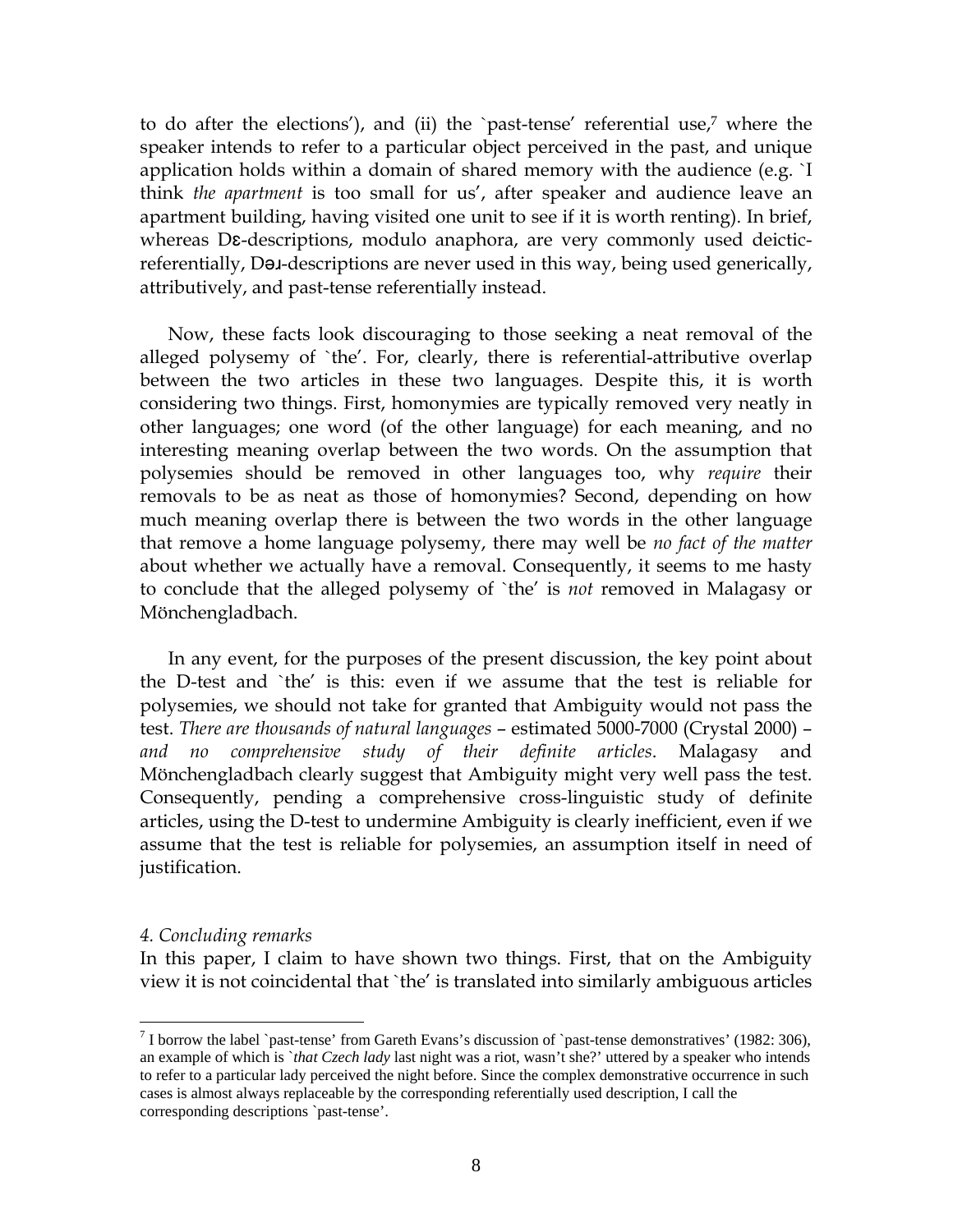in many other languages. For, if `the' is ambiguous, it is very likely polysemous, and polysemies are very often translated into similarly polysemous words in many other languages. Second, I claim to have shown that an application of Kripke's D-test to `the' fails to undermine Ambiguity. For one thing, it remains to be seen whether the D-test is reliable for polysemies. For another, much more needs to be said about world languages and their articles before the test can be fruitfully run on `the'. Thus, I conclude that critics of Ambiguity have not succeeded in using evidence from other languages to discredit Ambiguity.

Now, once the findings of the present discussion are coupled with the fact that definite descriptions are *regularly* used referentially, that complex demonstratives and definite descriptions are *widely* used similarly,[8](#page-8-0) and that referentially used `incomplete' descriptions may be used to express truths even when speakers *cannot* complete them, the case for Ambiguity is made. For, it is not so easy to see which arguments are still left for Ambiguity critics to show otherwise[.9](#page-8-1)

> *The Graduate Center, the City University of New York 365 Fifth Avenue, New York, NY 10016-4309, USA felipeamaral@earthlink.net*

#### *References*

Bach, K. 1981. Referential/attributive. *Synthese* 49: 219-44.

Bach, K. 2004. Descriptions: points of reference. In *Definite Descriptions and Beyond*, ed. M. Reimer and A. Bezuidenhout, 189– 229. Oxford: Clarendon Press.

Croft, W. 2003. *Typology and Universals*. 2nd Ed. Cambridge: Cambridge University Press.

Crystal, D. 2000. *Language Death*. Cambridge: Cambridge University Press.

<span id="page-8-0"></span> <sup>8</sup>  ${}^8$  It's worth noting that the similarities in use between definite descriptions and complex demonstratives are not restricted to *deictic* uses; they carry over to *past-tense* uses and *anaphoric* uses with referential antecedents. Moreover, they hold under any type of speech act. In this way, *there seems to be a systematic convergence in the referential uses* of these two expressions. Examples: [Past-tense use]: `Where's *that/the* philosophy book I got yesterday?' [Anaphoric use]: `You are prohibited from getting close to Jill Lennox. *This/the* girl is simply bad news.' [Deictic use]: `Shut *that/the* door.' It would be remarkable if this systematic convergence were not grounded on a similar referential semantics for both expressions (compare Devitt 2004: 288).

<span id="page-8-1"></span><sup>&</sup>lt;sup>9</sup> I'm grateful to Edward Keenan and Dietrich Hartmann for helpful discussions on the Malagasy and Mönchengladbach definite articles respectively. I'm grateful to Kent Bach, Karen Ebert, Robert Fiengo, Richard Mendelsohn, Gary Ostertag, Frank Pupa, Marga Reimer, Stephen Schiffer and an anonymous referee for *Analysis* for helpful suggestions. I'm especially grateful to Michael Devitt for extensive comments and very helpful suggestions.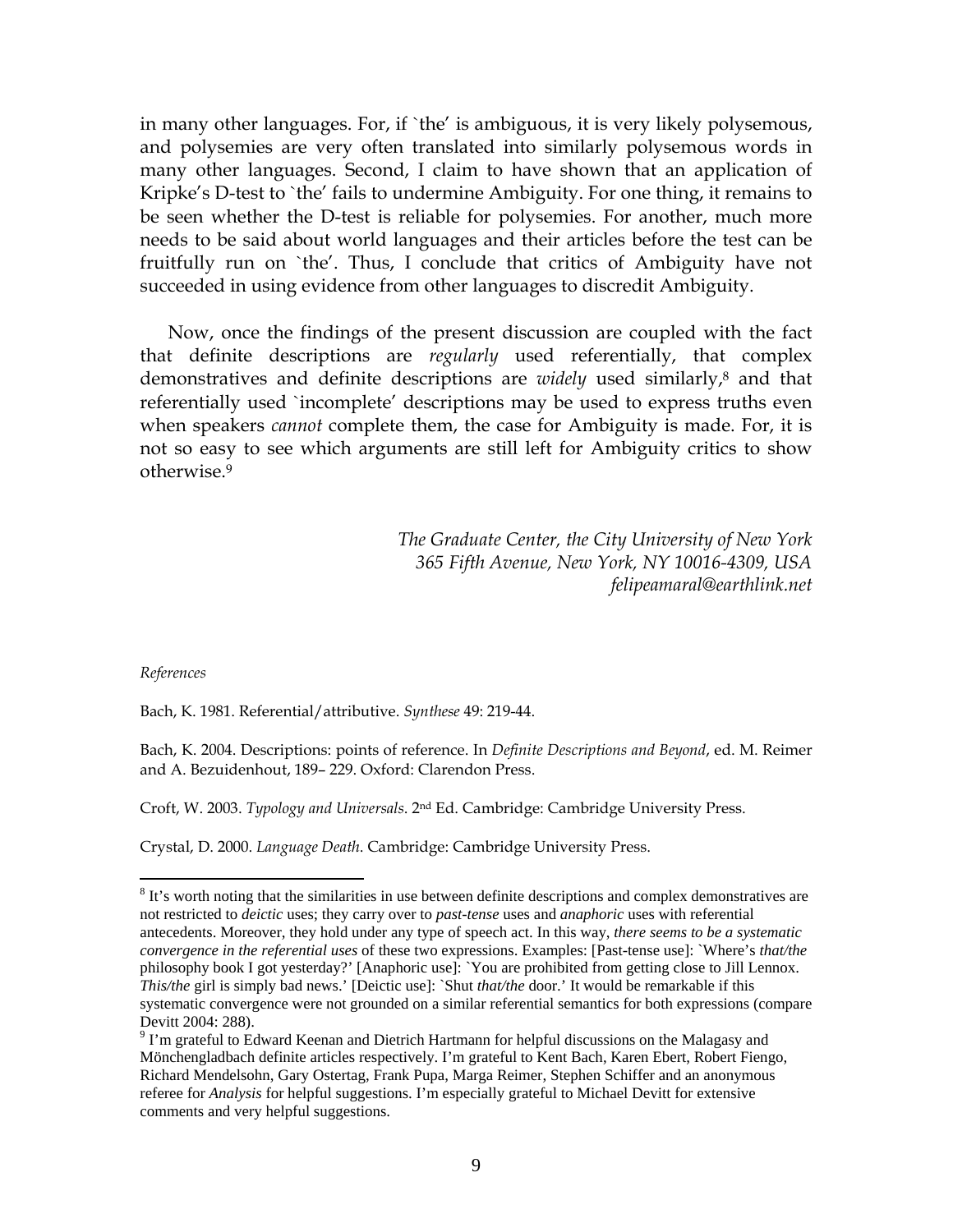Devitt, M. 1974. Singular terms. *Journal of Philosophy* 71: 183–205.

Devitt, M. 1997. Meanings and psychology. *Noûs* 31: 115–31.

Devitt, M. 2004. The case for referential descriptions. In *Definite Descriptions and Beyond*, ed. M. Reimer and A. Bezuidenhout, 280–305. Oxford: Clarendon Press.

Donnellan, K. 1966. Reference and definite descriptions. *Philosophical Review* 75: 281–304.

Evans, G. 1982. *The Varieties of Reference*. Oxford: The Clarendon Press.

Grice, P. 1969. From vacuous names. In *Definite Descriptions*, ed. G. Ostertag, 195-200. Cambridge Mass.: MIT Press.

Grice, P. 1989. *Studies in the Way of Words*. Cambridge, Mass.: Harvard University Press.

Haiman, J. 1974. A study in polysemy. *Studies in Language* 2: 1–34.

Hartmann, D. 1982. Deixis and anaphora in German dialects: the semantics and pragmatics of two definite articles in dialectical varieties. In *Here and There: Cross-linguistic Studies in Deixis and Demonstration*, ed. K. Weissenborn and W. Klein, 187–208. Amsterdam: John Benjamins.

Heine, B. and Kuteva, T. 2002. *World Lexicon of Grammaticalization*. Cambridge: Cambridge University Press.

Keenan, E. and Ebert, K. 1973. A note on marking transparency and opacity. *Linguistic Inquiry* 4: 421–4.

Kripke, S. 1977. Speaker's reference and semantic reference. In *Contemporary Perspectives in the Philosophy of Language*, ed. in P. French, T. Uehling and H. Wettstein, 6–27. Minneapolis: University of Minnesota Press.

Ludlow, P. and Neale, S. 2006. Descriptions. In *The Blackwell Guide to the Philosophy of Language*, ed. M. Devitt and R. Hanley, 288–313. Oxford: Blackwell.

Neale, S. 1990. *Descriptions*. Cambridge, Mass.: MIT Press.

Neale, S. 2004. This, that and the other. In *Definite Descriptions and Beyond*, ed. M. Reimer and A. Bezuidenhout, 68–182. Oxford: Clarendon Press.

Ravin, Y. and Leacock, C. 2000. Polysemy: an overview. In *Polysemy: Theoretical and Computational Approaches*, ed. Y. Ravin and C. Leacock, 1–29. Oxford: Oxford University Press.

Reimer, M. 1998. Donnellan's distinction/Kripke's test. *Analysis* 58: 89–100.

Schiffer, S. 2005. Russell's theory of definite descriptions. *Mind* 114: 1135-1183.

Sweetser, E. 1990. *From Etymology to Pragmatics*. Cambridge: Cambridge University Press.

Traugott, E. and Dasher, R. 2005. *Regularity in Semantic Change*. Cambridge: Cambridge University Press.